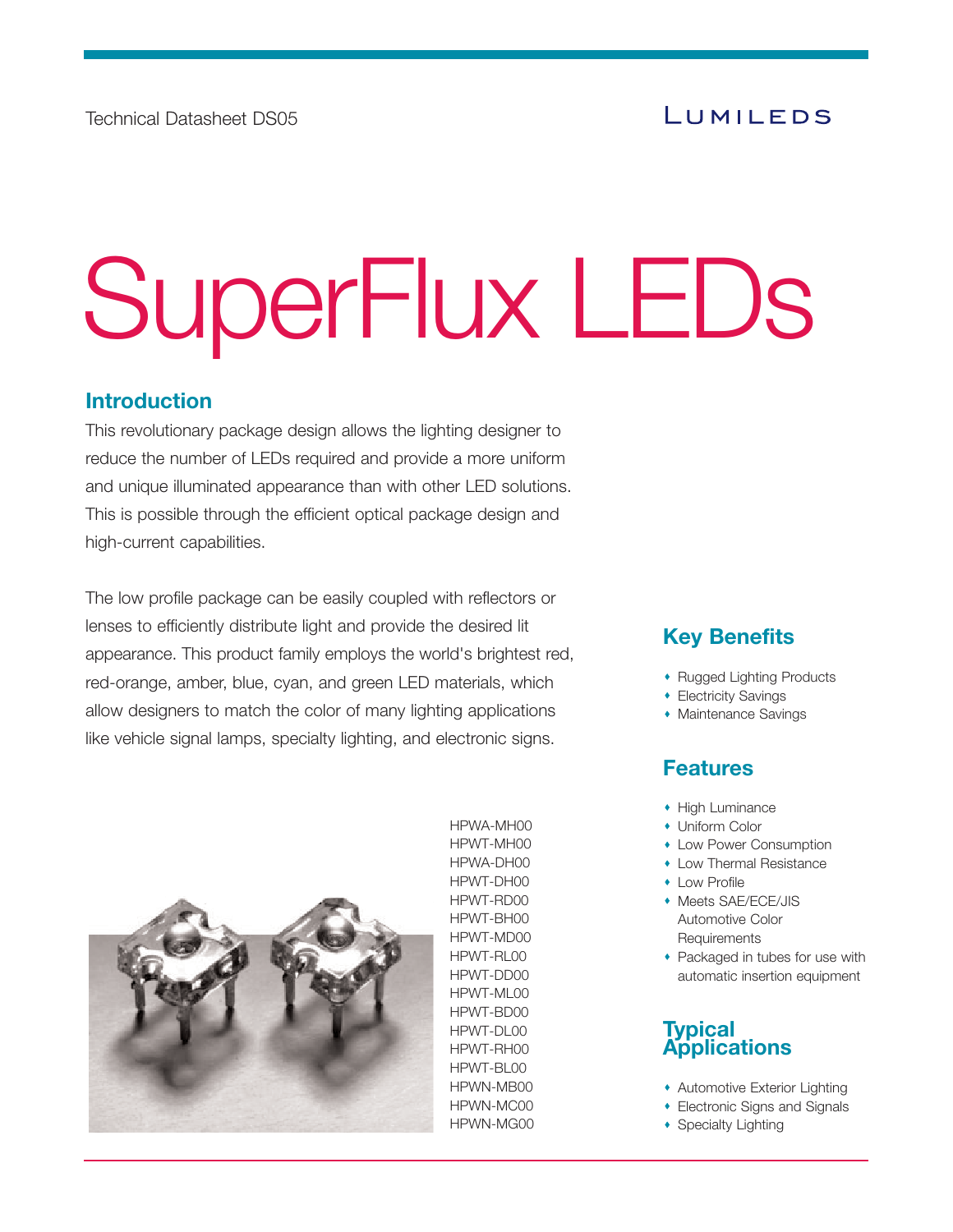# **Outline Drawings Selection Guide**









| Table 1                                             |                       |                                                |                                                                              |  |  |  |  |
|-----------------------------------------------------|-----------------------|------------------------------------------------|------------------------------------------------------------------------------|--|--|--|--|
|                                                     |                       | Total Flux $\Phi_{\! \sqrt{\lambda}}(LM)$<br>@ |                                                                              |  |  |  |  |
|                                                     |                       | 70 mA[1](HPWA,<br>HPWT)<br>50 mA (HPWN)        | <b>Total Included</b><br>Angle θ <sub>90</sub> ν<br>(Degrees) <sup>[2]</sup> |  |  |  |  |
| <b>Device Type</b>                                  | <b>LED Color</b>      | Typ.                                           | Typ.                                                                         |  |  |  |  |
| HPWA-MH00<br>HPWA-DH00                              | AS AllnGaP Red-Orange | 1.5                                            | 95<br>75                                                                     |  |  |  |  |
| HPWT-RD00<br>HPWT-MD00<br>HPWT-DD00<br>HPWT-BD00    | <b>TS AllnGaP Red</b> | 3.5                                            | 44 X 88<br>100<br>70<br>50                                                   |  |  |  |  |
| HPWT-RH00<br>HPWT-MH00<br>HPWT-DH00<br>HPWT-BH00    | TS AllnGaP Red-Orange | 4.2                                            | 44 X 88<br>100<br>70<br>50                                                   |  |  |  |  |
| HPWT-RI 00<br>HPWT-MI 00<br>HPWT-DI 00<br>HPWT-BL00 | TS AllnGaP Amber      | 1.7                                            | 44 X 88<br>100<br>70<br>50                                                   |  |  |  |  |
| HPWN-MB00                                           | <b>InGaN Blue</b>     | 2.0                                            | 110                                                                          |  |  |  |  |
| HPWN-MC00                                           | InGaN Cyan            | 5.0                                            | 110                                                                          |  |  |  |  |
| HPWN-MG00                                           | <b>InGaN Green</b>    | 4.5                                            | 110                                                                          |  |  |  |  |

### Notes:

- 1.Φv is the total luminous flux output as measured with an integrating sphere after the device has stabilized.  $(R_{\theta J\text{-}A}=200^{\circ}\text{C/W}, T_A=25^{\circ}\text{C})$
- $2.\theta_{0.90\text{ V}}$  is the included angle at which 90% of the total luminous flux is captured.

# **Absolute Maximum Ratings at**   $T_A = 25$ °C

|                                                                               | Table 2                                                                                                                   |                 |             |              |  |
|-------------------------------------------------------------------------------|---------------------------------------------------------------------------------------------------------------------------|-----------------|-------------|--------------|--|
| Parameter                                                                     | <b>HPWA</b>                                                                                                               | <b>HPWT</b>     | <b>HPWN</b> | <b>Units</b> |  |
| DC Forward Current <sup>[1]</sup>                                             | 70                                                                                                                        | 70              | 50          | mA           |  |
| Power Dissipation                                                             | 187                                                                                                                       | 221             | 233         | mW           |  |
| Reverse Voltage ( $IR = 100 \mu A$ )                                          | 10                                                                                                                        | 10              | 0.55        | V            |  |
| Operating Temperature Range                                                   |                                                                                                                           | $-40$ to $+100$ |             | ℃            |  |
| Storage Temperature Range                                                     | $-55$ to $+100$                                                                                                           | ℃               |             |              |  |
| High Temperature Chamber                                                      | 125°C, 2 Hours                                                                                                            |                 |             |              |  |
| 125°C<br><b>LED Junction Temperature</b>                                      |                                                                                                                           |                 |             |              |  |
| Solder Conditions <sup>[2]</sup><br>Preheat Temperature<br>Solder Temperature | 85 +/- 15°C, 20 sec (Max 30 sec)<br>$235 + (-5^{\circ}C, 2.5 + (-0.5^{\circ}sec)$<br>[1.5mm (0.06 in) below seating plane |                 |             |              |  |
|                                                                               |                                                                                                                           |                 |             |              |  |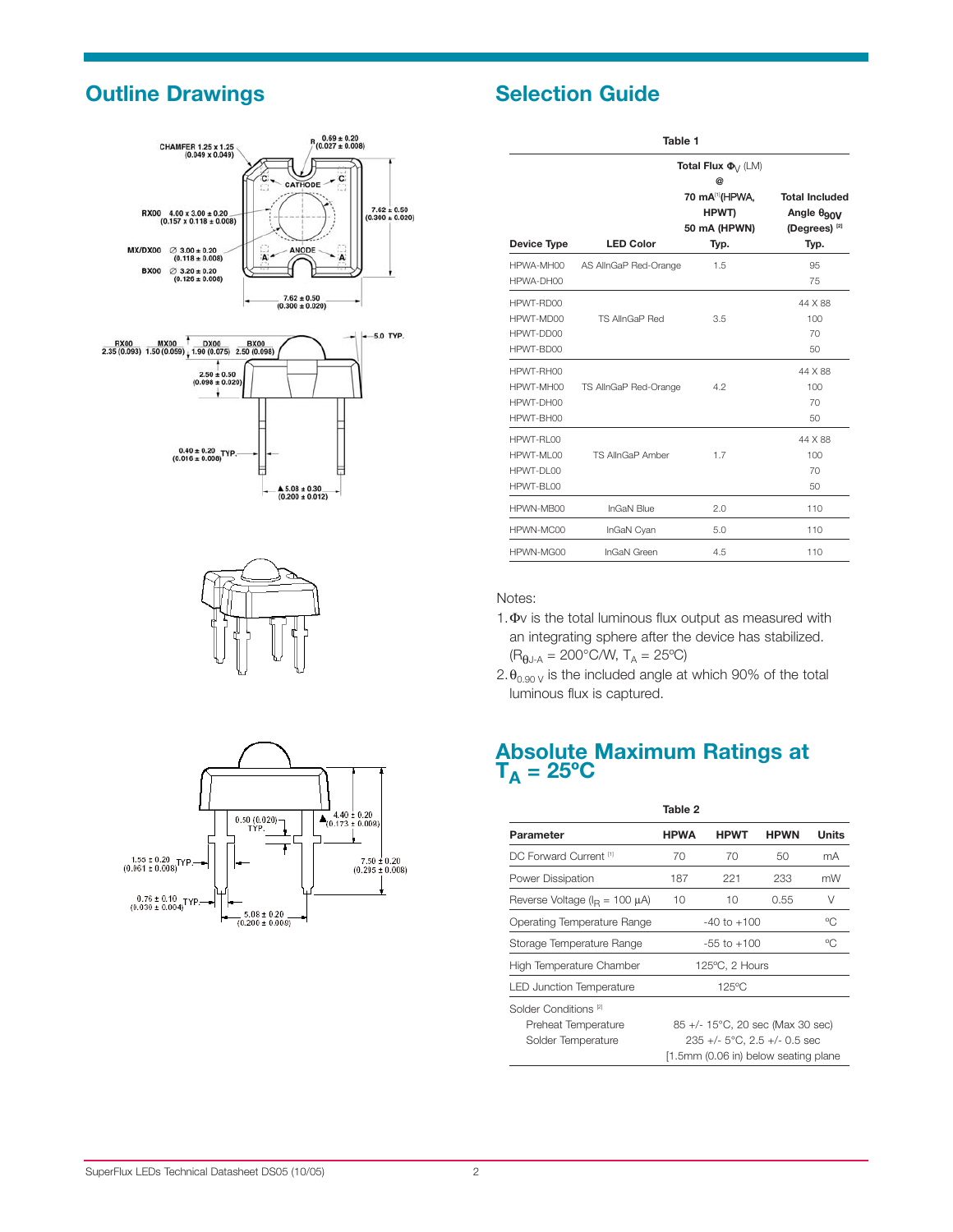# **Optical Characteristics at**   $T_A = 25^{\circ}$ C,  $I_F = 70$  mA (HPWA, HPWT),  $I_F = 50$  mA (HPWN),  $R_{\theta,IA} = 200^{\circ}$ C/W

### **Table 3** Total Luminous Peak Dominant Included Intensity/ Viewing Wavelength Wavelength Angleθ<sub>0.90 V</sub> Total Flux Angle θ<sup>1/2</sup> Device λpeak (nm) λdom(nm) <sup>n</sup> (Degrees)<sup>p</sup> I l<sub>v</sub>(cd)/Φ<sub>v</sub>(lm) (Degrees) Type Typ. Typ. Typ. Typ. Typ. HPWA-MH00 624 618 95 0.6 90 HPWA-DH00 75 0.9 60 HPWT-RD00 44 X 88 1.25 25 x 68 HPWT-MD00 640 630 100 0.6 70 HPWT-DD00 70 70 1.5 40 HPWT-BD00 50 2.0 30 HPWTRH00 44 X 88 1.25 25 x 68 HPWT-MH00 626 620 100 0.6 70 HPWT-DH00 70 1.5 40 HPWT-BH00 30 30 HPWT-RL00 44 X 88 1.25 25 x 68 HPWT-ML00 596 594 100 0.6 70 HPWT-DL00 70 1.5 40 HPWT-BL00 30 50 2.0 30 HPWN-MB00 460 470 110 0.9 90 HPWN-MC00 503 505 110 0.9 90 HPWN-MG00 520 525 110 0.9 90

# **Electrical Characteristics at T<sub>A</sub>=25°C**

| Table 4   |                                                                                                |     |                                                                                           |      |                                                       |                                                            |                                                            |      |
|-----------|------------------------------------------------------------------------------------------------|-----|-------------------------------------------------------------------------------------------|------|-------------------------------------------------------|------------------------------------------------------------|------------------------------------------------------------|------|
|           | Forward Voltage<br>$V_F$ (Volts)<br>@<br>$I_F = 70$ mA (HPWA,<br>HPWT)<br>$I_F = 50$ mA (HPWN) |     | Reverse<br>Breakdown<br>V <sub>R</sub> (Volts) <sup>m</sup><br>$Q_{\text{R}} = 100$<br>μA |      | Capacitance<br>C (pF)<br>$V_{F} = 0,$<br>$F = 1$ MHz. | Thermal<br>Resistance<br>$R\theta_{\text{LPIN}}$<br>(°C/W) | Speed of<br>Response<br>$\tau_{\rm s}$ (ns) $^{\boxtimes}$ |      |
| Device    |                                                                                                |     |                                                                                           |      |                                                       |                                                            |                                                            |      |
| Type      | Min                                                                                            | Тур | Max                                                                                       | Min  | Typ.                                                  | Тур.                                                       | Typ.                                                       | Typ. |
| HPWA-xH00 | 1.83                                                                                           | 2.1 | 2.67                                                                                      | 10   | 20                                                    | 40                                                         | 155                                                        | 20   |
| HPWT-xD00 | 2.19                                                                                           | 2.5 | 3.03                                                                                      | 10   | 20                                                    | 40                                                         | 125                                                        | 20   |
| HPWT-xH00 | 2.19                                                                                           | 2.5 | 3.03                                                                                      | 10   | 20                                                    | 40                                                         | 125                                                        | 20   |
| HPWT-xL00 | 2.19                                                                                           | 2.6 | 3.15                                                                                      | 10   | 20                                                    | 40                                                         | 125                                                        | 20   |
| HPWN-xB00 | 3.00                                                                                           | 3.8 | 4.60                                                                                      | 0.55 | 0.65                                                  | 1900                                                       | 130                                                        | 20   |
| HPWN-xC00 | 3.00                                                                                           | 3.8 | 4.60                                                                                      | 0.55 | 0.65                                                  | 1900                                                       | 130                                                        | 20   |
| HPWN-xG00 | 3.00                                                                                           | 3.9 | 4.60                                                                                      | 0.55 | 0.65                                                  | 1900                                                       | 130                                                        | 20   |

### Notes:

1.Operation in reverse bias is not recommended.

2. τs is the time constant,  $e^{i\pi s}$ .

### Notes:

- 1.The dominant wavelength is derived from the CIE Chromaticity Diagram and represents the perceived color of the device.
- 2. $\theta_{0.90\text{ V}}$  is the included angle at which 90% of the total luminous flux is captured.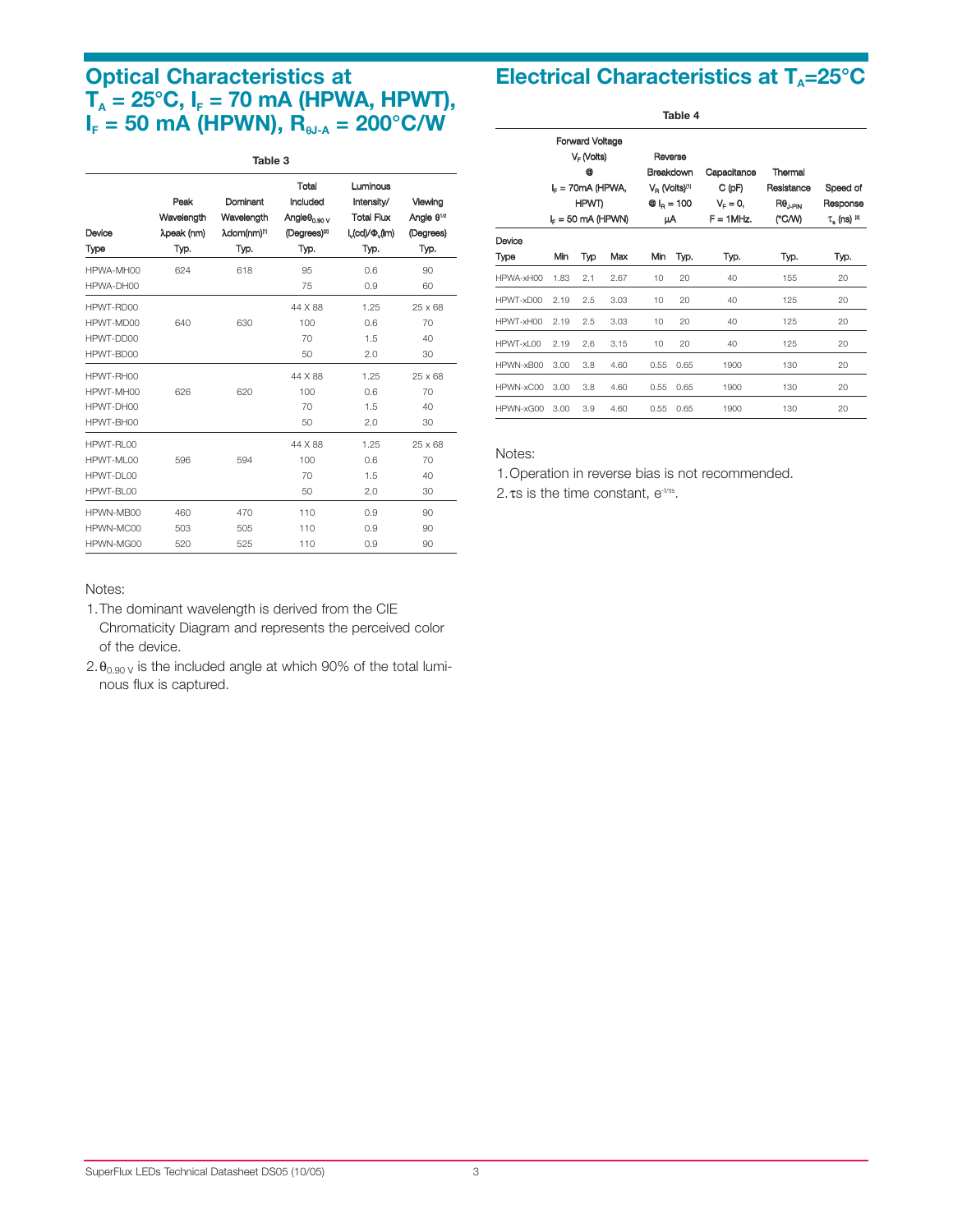# **Part Number Selection**

# Red

| Part Number            | Description      | <b>Viewing Angle</b><br>$\theta^{1/2}$ (Degrees) | Min. Flux <sup>[1]</sup><br>$\Phi$ v (Im) | Max Flux<br>$\Phi$ v (Im) | Minimum<br>Intensity (cd) | <b>Maximum</b><br>Intensity (cd) |
|------------------------|------------------|--------------------------------------------------|-------------------------------------------|---------------------------|---------------------------|----------------------------------|
| HPWT-RD00-00000        |                  | 25 X 68                                          | 1.5                                       |                           | 1.9                       |                                  |
| <b>HPWT-RD00-D4000</b> |                  | 25 X 68                                          | 2.0                                       | 4.8                       | 2.5                       | 6.0                              |
| <b>HPWT-RD00-E4000</b> |                  | 25 X 68                                          | 2.5                                       | 6.1                       | 3.1                       | 7.6                              |
| HPWT-RD00-F4000        |                  | 25 X 68                                          | 3.0                                       | 7.3                       | 3.8                       | 9.1                              |
| HPWT-BD00-00000        |                  | 30                                               | 1.5                                       |                           | 3.0                       |                                  |
| <b>HPWT-BD00-D4000</b> |                  | 30                                               | 2.0                                       | 4.8                       | 4.0                       | 9.6                              |
| <b>HPWT-BD00-E4000</b> |                  | 30                                               | 2.5                                       | 6.1                       | 5.0                       | 12.2                             |
| <b>HPWT-BD00-F4000</b> | <b>SuperFlux</b> | 30                                               | 3.0                                       | 7.3                       | 6.0                       | 14.6                             |
| HPWT-DD00-00000        | <b>LED</b>       | 40                                               | 1.5                                       |                           | 2.3                       |                                  |
| <b>HPWT-DD00-D4000</b> |                  | 40                                               | 2.0                                       | 4.8                       | 3.0                       | 7.2                              |
| <b>HPWT-DD00-E4000</b> |                  | 40                                               | 2.5                                       | 6.1                       | 3.8                       | 9.2                              |
| <b>HPWT-DD00-F4000</b> |                  | 40                                               | 3.0                                       | 7.3                       | 4.5                       | 11.0                             |
| HPWT-MD00-00000        |                  | 70                                               | 1.5                                       |                           | 0.9                       |                                  |
| <b>HPWT-MD00-D4000</b> |                  | 70                                               | 2.0                                       | 4.8                       | 1.2                       | 2.9                              |
| <b>HPWT-MD00-E4000</b> |                  | 70                                               | 2.5                                       | 6.1                       | 1.5                       | 3.7                              |
| <b>HPWT-MD00-F4000</b> |                  | 70                                               | 3.0                                       | 7.3                       | 1.8                       | 4.4                              |

Note:

1. Φv is the total luminous flux output as measured with an integrating sphere after the device has stabilized.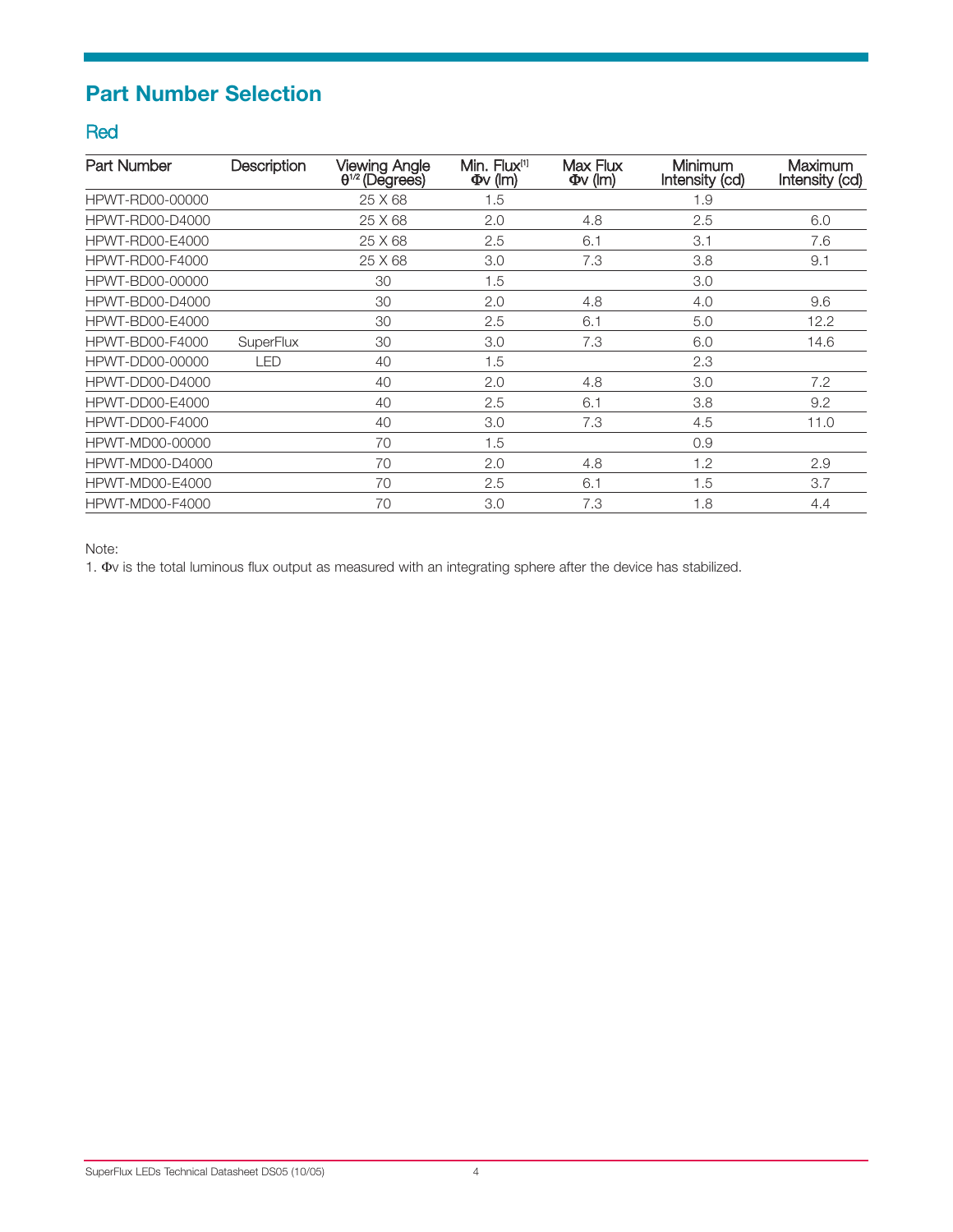# Red-Orange

| <b>Part Number</b>     | Description | <b>Viewing Angle</b><br>$\theta^{1/2}$ (Degrees) | Min. Flux<br>$\Phi$ v (lm) | Max Flux<br>$\Phi$ v (lm) | Minimum<br>Intensity (cd) | Maximum<br>Intensity (cd) |
|------------------------|-------------|--------------------------------------------------|----------------------------|---------------------------|---------------------------|---------------------------|
| HPWT-RH00-00000        |             | 25 X 68                                          | 1.5                        |                           | 1.9                       |                           |
| <b>HPWT-RH00-D4000</b> |             | 25 X 68                                          | 2.0                        | 4.8                       | 2.5                       | 6.0                       |
| HPWT-RH00-E4000        |             | 25 X 68                                          | 2.5                        | 6.1                       | 3.1                       | 7.6                       |
| <b>HPWT-RH00-F4000</b> |             | 25 X 68                                          | 3.0                        | 7.3                       | 3.8                       | 9.1                       |
| <b>HPWT-RH00-G4000</b> |             | 25 X 68                                          | 3.5                        | 9.7                       | 4.4                       | 12.1                      |
| HPWT-RH00-H4000        |             | 25 X 68                                          | 4.0                        | 12.0                      | 5.0                       | 15.0                      |
| HPWT-BH00-00000        |             | 30                                               | 1.5                        |                           | 3.0                       |                           |
| <b>HPWT-BH00-D4000</b> |             | 30                                               | 2.0                        | 4.8                       | 4.0                       | 9.6                       |
| HPWT-BH00-E4000        |             | 30                                               | 2.5                        | 6.1                       | 5.0                       | 12.2                      |
| HPWT-BH00-F4000        |             | 30                                               | 3.0                        | 7.3                       | 6.0                       | 14.6                      |
| HPWT-BH00-G4000        |             | 30                                               | 3.5                        | 9.7                       | 7.0                       | 19.4                      |
| HPWT-BH00-H4000        |             | 30                                               | 4.0                        | 12.0                      | 8.0                       | 24.0                      |
| HPWT-DH00-00000        |             | 40                                               | 1.5                        |                           | 2.3                       |                           |
| <b>HPWT-DH00-D4000</b> | SuperFlux   | 40                                               | 2.0                        | 4.8                       | 3.0                       | 7.2                       |
| HPWT-DH00-E4000        | LED         | 40                                               | 2.5                        | 6.1                       | 3.8                       | 9.2                       |
| <b>HPWT-DH00-F4000</b> |             | 40                                               | 3.0                        | 7.3                       | 4.5                       | 11.0                      |
| <b>HPWT-DH00-G4000</b> |             | 40                                               | 3.5                        | 9.7                       | 5.3                       | 14.6                      |
| HPWT-DH00-H4000        |             | 40                                               | 4.0                        | 12.0                      | 6.0                       | 18.0                      |
| HPWT-MH00-00000        |             | 70                                               | 1.5                        |                           | 0.9                       |                           |
| <b>HPWT-MH00-D4000</b> |             | 70                                               | 2.0                        | 4.8                       | 1.2                       | 2.9                       |
| <b>HPWT-MH00-E4000</b> |             | 70                                               | 2.5                        | 6.1                       | 1.5                       | 3.7                       |
| HPWT-MH00-F4000        |             | 70                                               | 3.0                        | 7.3                       | 1.8                       | 4.4                       |
| <b>HPWT-MH00-G4000</b> |             | 70                                               | 3.5                        | 9.7                       | 2.1                       | 5.8                       |
| HPWT-MH00-H4000        |             | 70                                               | 4.0                        | 12.0                      | 2.4                       | 7.2                       |
| HPWA-MH00-B4000        |             | 90                                               | 1.0                        | 3.6                       | 0.6                       | 2.2                       |
| HPWA-DH00-B4000        |             | 40                                               | 1.0                        | 3.6                       | 1.5                       | 5.4                       |
| HPWA-MH00-C4000        |             | 90                                               | 1.5                        | 4.2                       | 0.9                       | 2.5                       |
| <b>HPWA-DH00-C4000</b> |             | 40                                               | 1.5                        | 4.2                       | 2.3                       | 6.3                       |

# Amber

| <b>Part Number</b>     | <b>Description</b> | <b>Viewing Angle</b><br>$\theta^{1/2}$ (Degrees) | Min. Flux<br>$\Phi$ v (lm) | Max Flux<br>$\Phi$ v (lm) | Minimum<br>Intensity (cd) | Maximum<br>Intensity (cd) |
|------------------------|--------------------|--------------------------------------------------|----------------------------|---------------------------|---------------------------|---------------------------|
| HPWT-RL00-00000        |                    | 25 X 68                                          | 1.0                        |                           | 1.3                       |                           |
| <b>HPWT-RL00-C4000</b> |                    | 25 X 68                                          | 1.5                        | 4.2                       | 1.9                       | 5.3                       |
| <b>HPWT-RL00-D4000</b> |                    | 25 X 68                                          | 2.0                        | 4.8                       | 2.5                       | 6.0                       |
| HPWT-BL00-00000        |                    | 30                                               | 1.0                        |                           | 2.0                       |                           |
| <b>HPWT-BL00-C4000</b> |                    | 30                                               | 1.5                        | 4.2                       | 3.0                       | 8.4                       |
| <b>HPWT-BL00-D4000</b> | <b>SuperFlux</b>   | 30                                               | 2.0                        | 4.8                       | 4.0                       | 9.6                       |
| HPWT-DL00-00000        | LED                | 40                                               | 1.0                        |                           | 1.5                       |                           |
| HPWT-DL00-C4000        |                    | 40                                               | 1.5                        | 4.2                       | 2.3                       | 6.3                       |
| HPWT-DL00-D4000        |                    | 40                                               | 2.0                        | 4.8                       | 3.0                       | 7.2                       |
| HPWT-ML00-00000        |                    | 70                                               | 1.0                        |                           | 0.6                       |                           |
| <b>HPWT-ML00-C4000</b> |                    | 70                                               | 1.5                        | 4.2                       | 0.9                       | 2.5                       |
| <b>HPWT-ML00-D4000</b> |                    | 70                                               | 2.0                        | 4.8                       | 1.2                       | 2.9                       |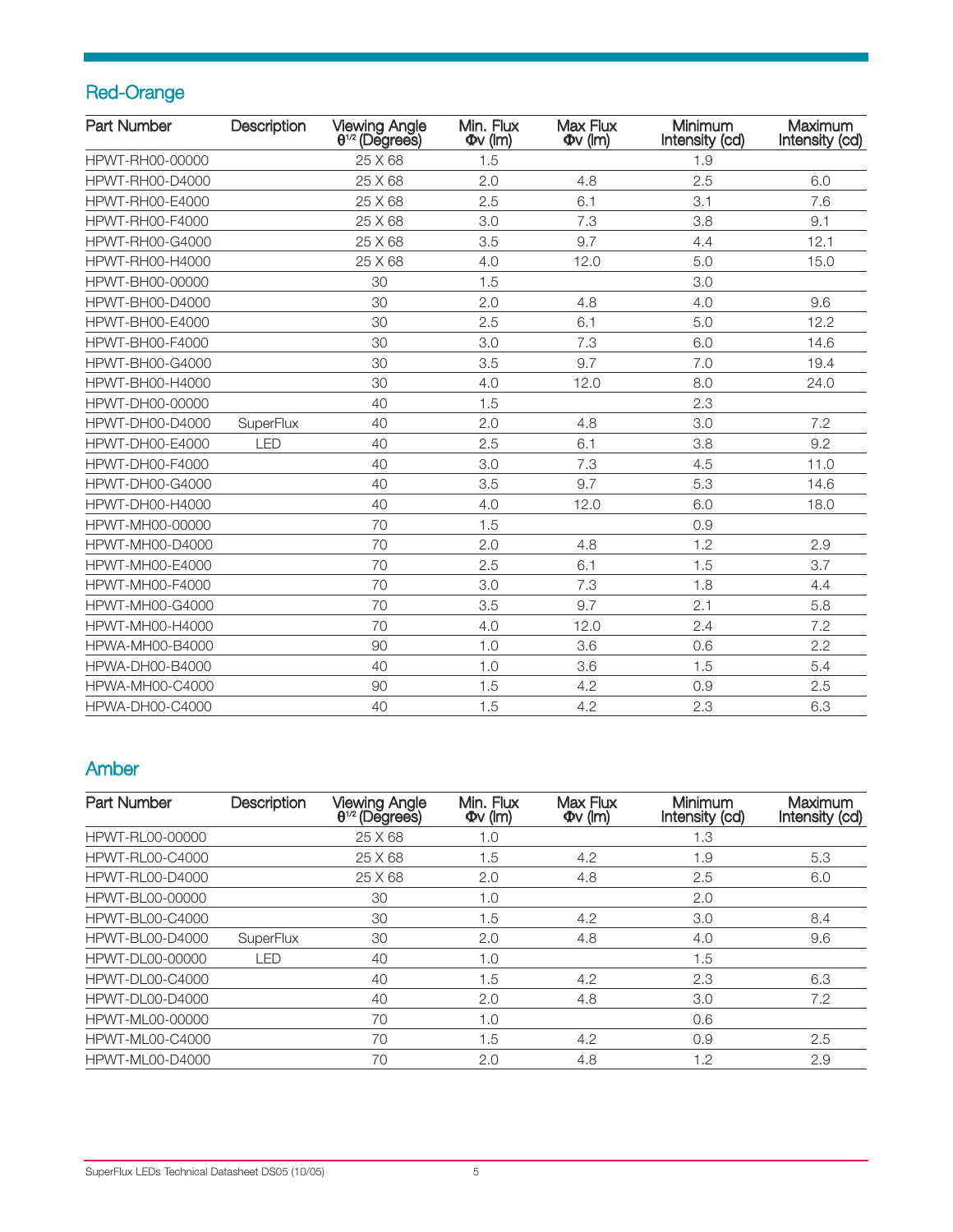# **Green**

| <b>Part Number</b> | <b>Description</b> | <b>Viewing Angle</b><br>$\theta^{1/2}$ (Degrees) | Min. Flux<br>$\Phi$ v (Im) | Max Flux<br>$\Phi$ v (lm) | Minimum<br>Intensity (cd) | Maximum<br>Intensity (cd) |
|--------------------|--------------------|--------------------------------------------------|----------------------------|---------------------------|---------------------------|---------------------------|
| HPWN-MG00-00000    | SuperFlux          | 90                                               |                            |                           |                           |                           |

# **Cyan**

| Part Number     | <b>Description</b>     | <b>Viewing Angle</b><br>$\theta^{1/2}$ (Degrees) | Min. Flux<br>$\Phi$ v (lm) | Max Flux<br>$\Phi$ v (lm) | Minimum<br>Intensity (cd) | Maximum<br>Intensity (cd) |
|-----------------|------------------------|--------------------------------------------------|----------------------------|---------------------------|---------------------------|---------------------------|
| HPWN-MC00-00000 | <b>SuperFlux</b><br>FГ |                                                  |                            |                           |                           |                           |

# **Blue**

| Part Number     | Description     | <b>Viewing Angle</b><br>$\theta^{1/2}$ (Degrees) | Min. Flux<br>$\Phi$ v (Im) | Max Flux<br>$\Phi$ v (lm) | Minimum<br>Intensity (cd) | Maximum<br>Intensity (cd) |
|-----------------|-----------------|--------------------------------------------------|----------------------------|---------------------------|---------------------------|---------------------------|
| HPWN-MB00-00000 | SuperFlux<br>FГ | 9С                                               |                            |                           | J.Y                       |                           |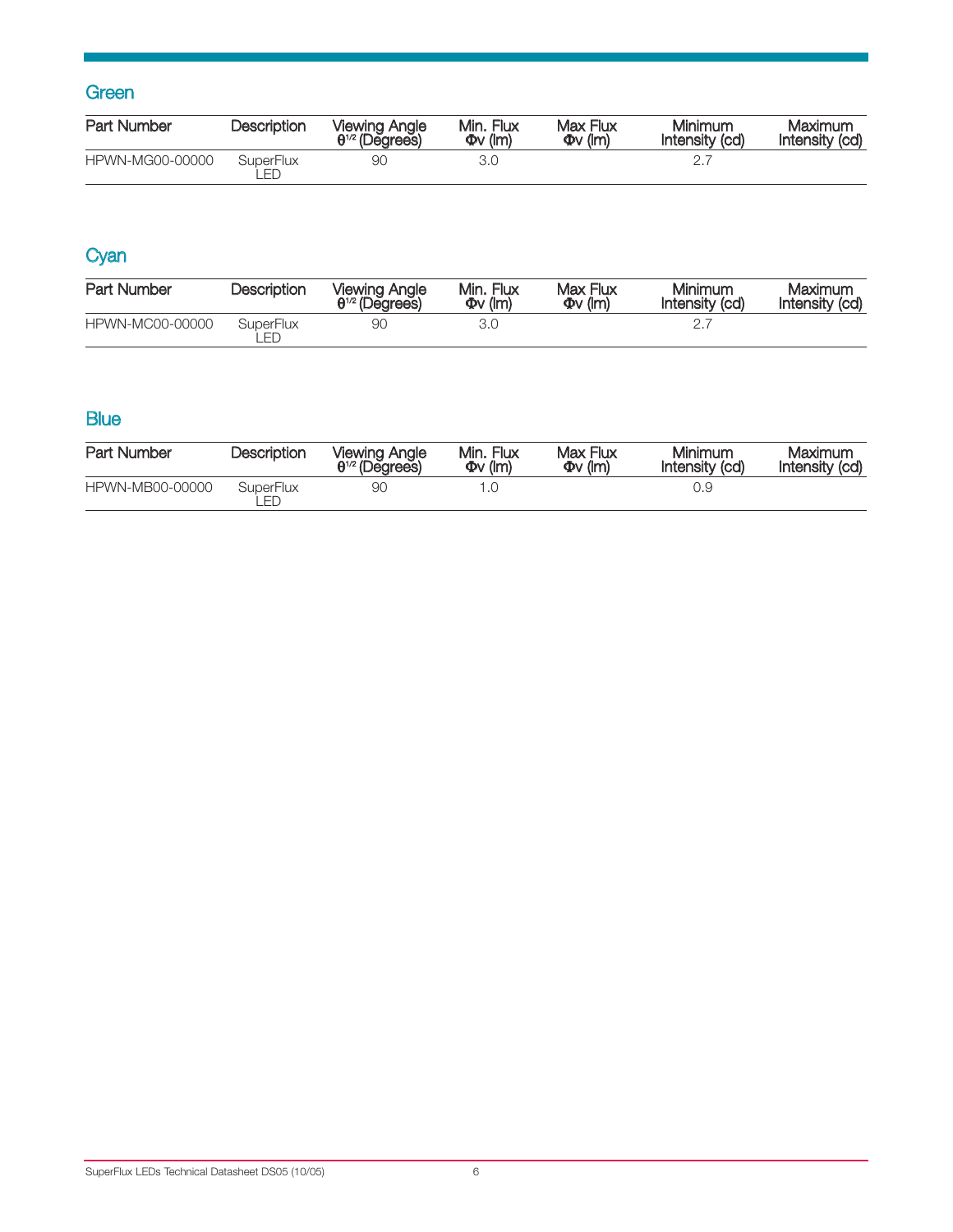# **Figures**



**Figure 1a. Relative Intensity vs. Wavelength**



**Figure 1b. Relative Intensity vs. Wavelength (HPWN)**



**Figure 2a. Forward Current vs. Forward Voltage**



**Figure 2b. Forward Current vs. Forward Voltage**



Figure 3. HPWA/HPWT-xx00 Relative Luminous Flux

**vs. Forward Current.**



Figure 4a. HPWA-xx00 Maximum DC Forward Current **vs. Ambient Temperature.**



Figure 4b. HPWT-xx00 Maximum DC Forward Current **vs. Ambient Temperature.**



Figure 4c. HPWN-xx00 Maximum DC Forward Current **vs. Ambient Temperature.**

Note:

1.24mm2 of Cu pad per emitter at cathode lead is recom mended for lowest thermal resistance.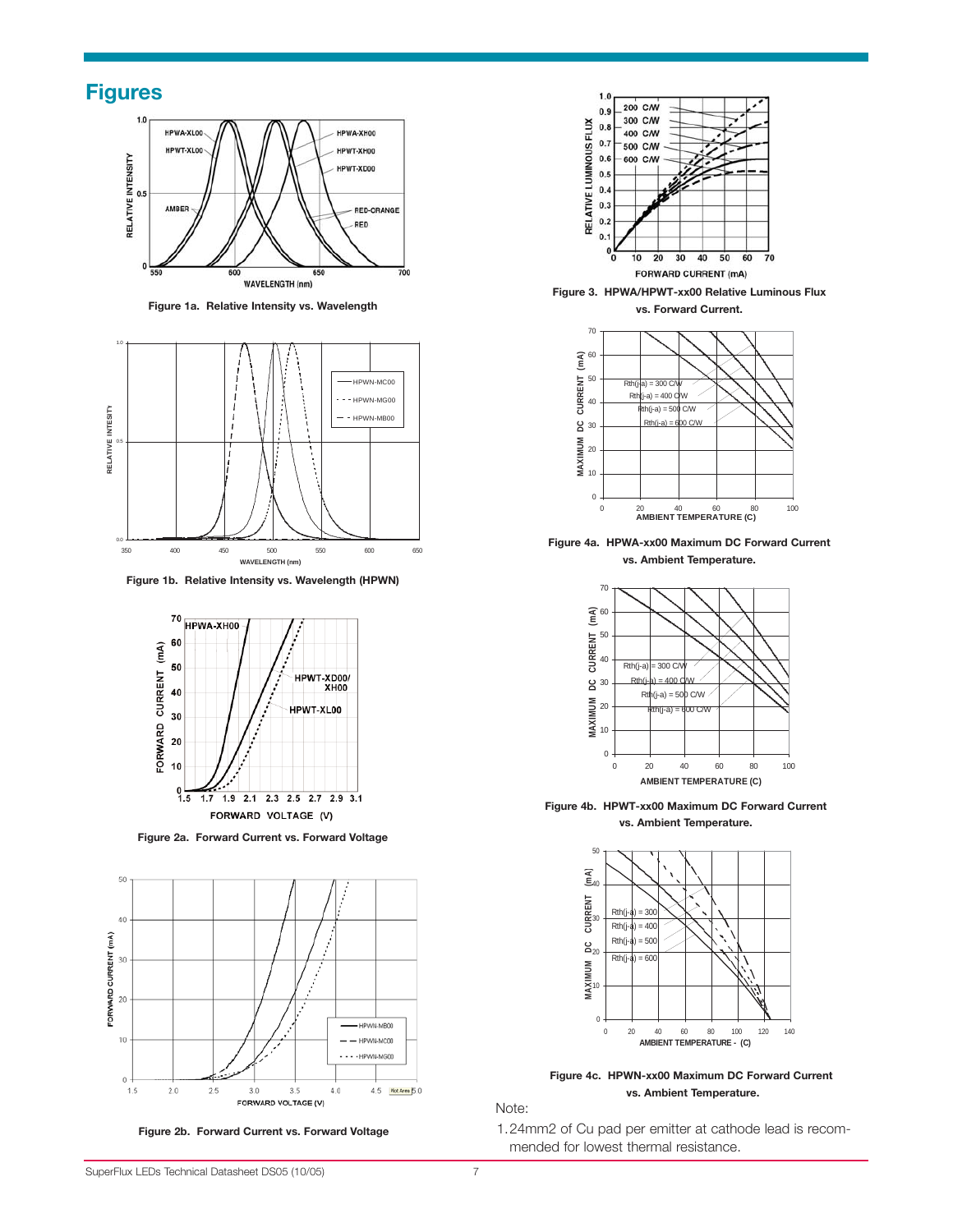

Figure 5a. HPWT-Rx00 Relative Luminous Intensity vs. **Off Axis Angle.**



Figure 5b. HPWT-Rx00 Relative Luminous Intensity vs. Off Axis Angle. Iso-Intensity Contour Plot.



**Figure 5c. HPWA-Mx00 Relative Luminous Intensity vs. Off Axis Angle.**



**Figure 5d. HPWT-Mx00 Relative Luminous Intensity vs. Off Axis Angle.**



Figure 5e. HPWA(T)-Dx00 Relative Luminous Intensity **vs. Off Axis Angle.**



Figure 5f. HPWT-Bx00 Relative Luminous Intensity **vs. Off Axis Angle.**



Figure 5g. HPWN-Mx00 Relative Luminous Intensity **vs. Off Axis Angle**